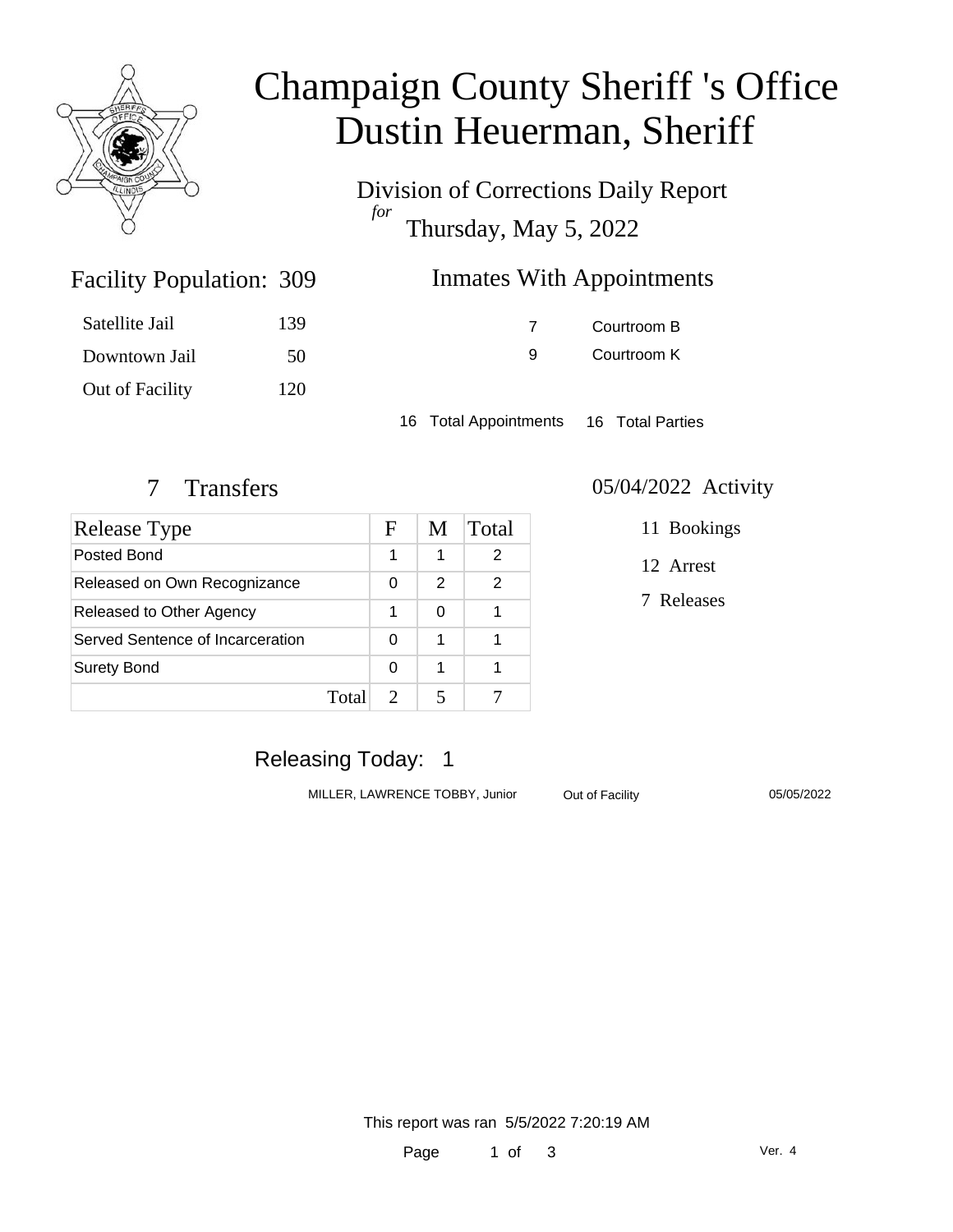

# Champaign County Sheriff 's Office Dustin Heuerman, Sheriff

Division of Corrections Daily Report *for* Thursday, May 5, 2022

#### Custody Status Count

- Civil Sentenced CCCC 1
- Electronic Home Dentention 19
	- Felony Arraignment 3
		- Felony Other 1
	- Felony Pre-Sentence 8
		- Felony Pre-Trial 245
	- Felony Pre-Trial DUI 5
	- Felony Sentenced CCSO 4
	- Felony Sentenced IDOC 4
		- Hold Other 2
	- Misdemeanor Arraignment 2
		- Misdemeanor Pre-Trial 6
- Misdemeanor Sentenced CCSO 1
	- Petition to Revoke 2
	- Remanded to DHS 5
		- Traffic Pre-Trial 1
			- Total 309

This report was ran 5/5/2022 7:20:19 AM